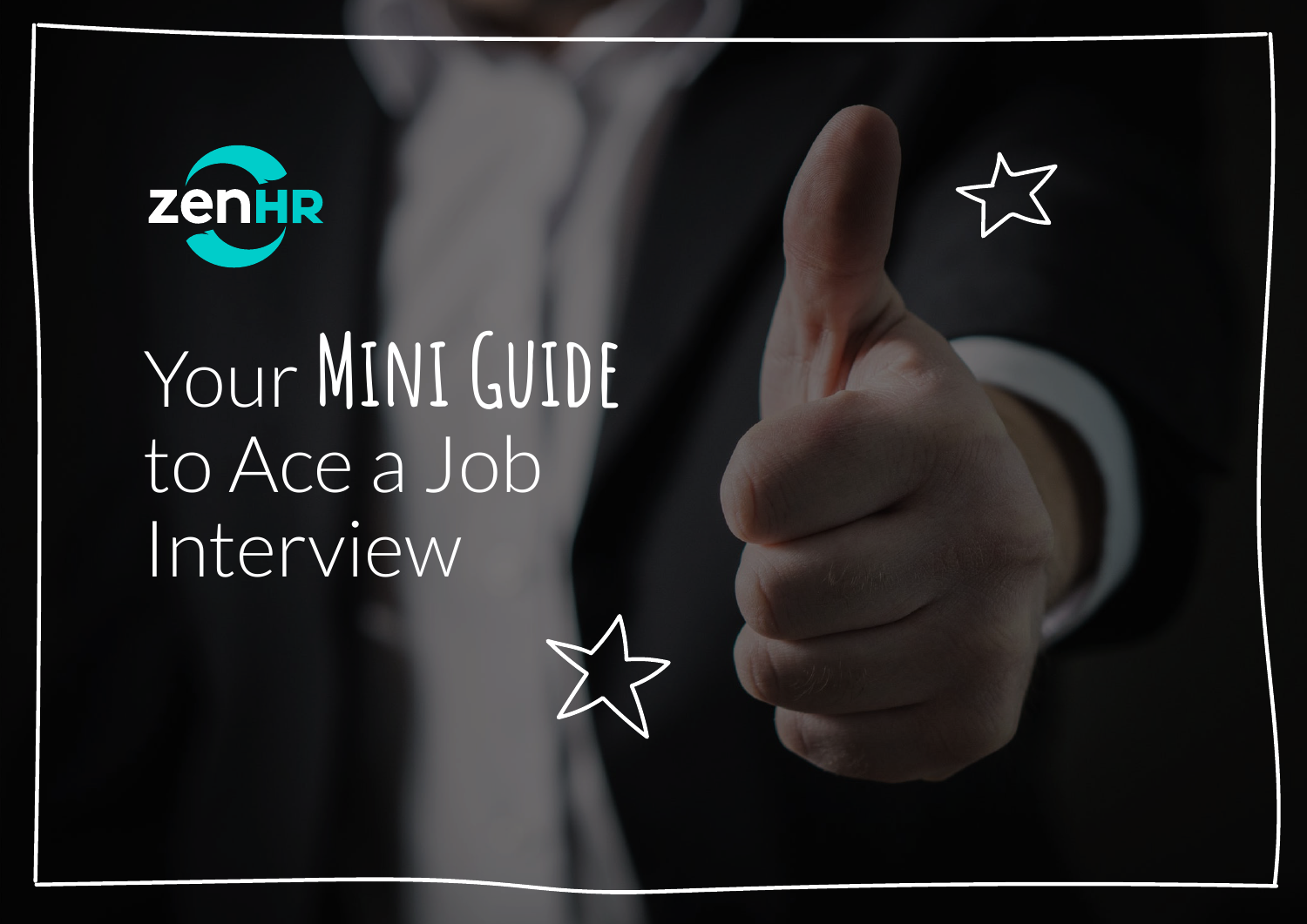# **IT** I will prepare and someday, my chance will come.

#### – Abraham Lincoln

The basics of a good interview are obvious. Research the company and the job, prepare your answers, give examples on previous work situations, and dress to leave a great first impression.

Finding a candidate who has the exact required qualifications might be relatively easy, but finding the right candidate whose personality is also in-line with the company culture is much harder.

**If you've had several interviews over the past year with no success, then maybe it's time you consider reviewing your interview skills.**

Akhtaboot's Mini Guide for mastering job interviews will walk you through the checklist you need to ace before, during, and after the interview process to get you ready for this important step!

# **BEFORE YOUR INTERVIEW**

*"Self-confidence is a super power, once you start to believe in yourself, magic starts happening".*

**There are a few things that you need to do before the interview day. Here are some important tips that you should follow:**

#### **Dress to impress**

The way you dress can be the differentiating factor when you're trying to make a good first impression. In job interviews, judgments are being made on both your appearance and behavior, from the way you shake hands to the way you present yourself, and from the way you are dressed to the way

you talk. This sounds obvious! But you would be surprised how often people get it wrong. Make sure to know how formal or casual the company is, so you don't end up looking out of place.



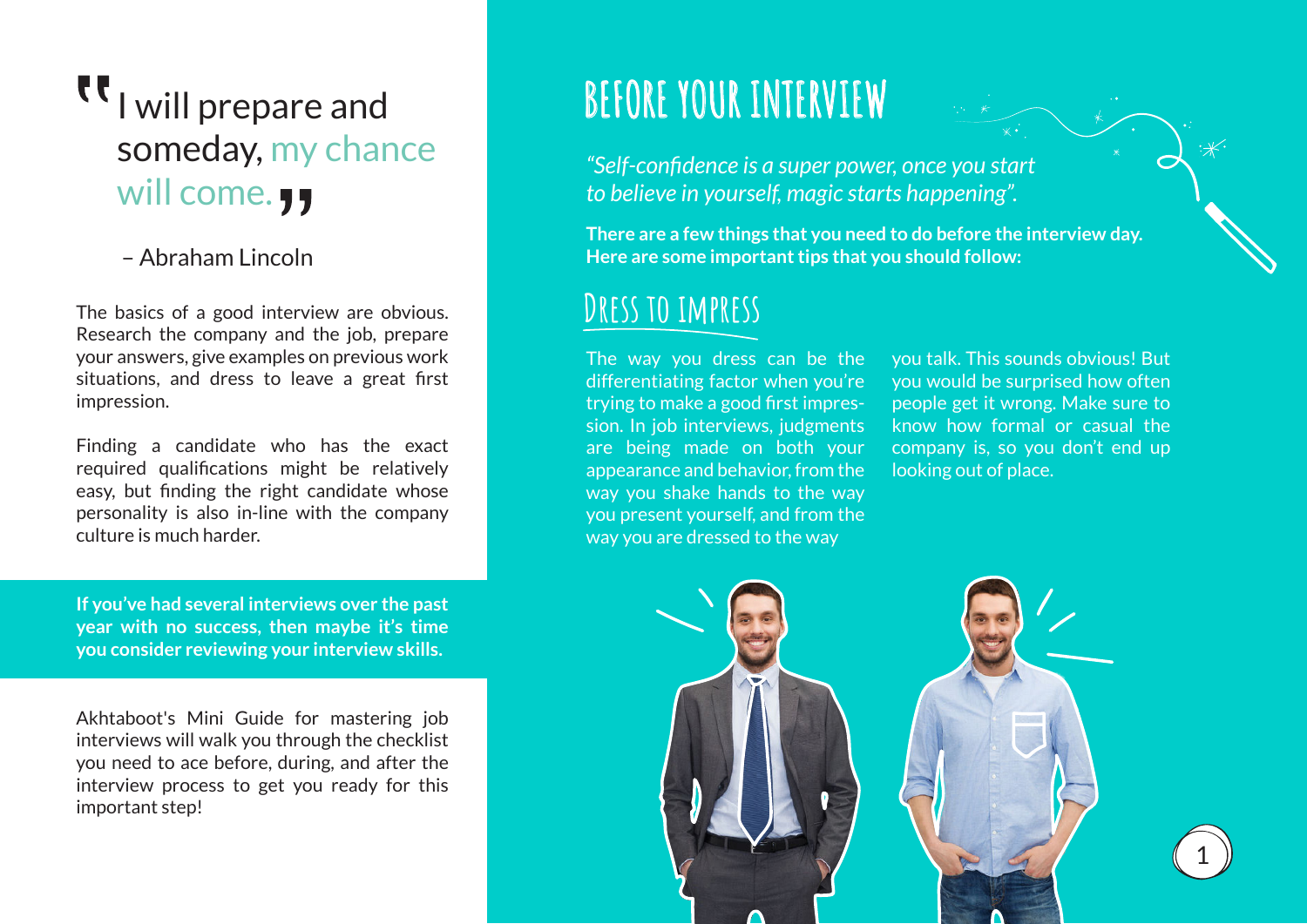

If you've been to many interviews at this point in your life, chances are you have a clear idea about the most common questions that are usually asked. Although many of us are familiar with those generic questions, we still get it wrong. While the answers to them might sound simple, it is always important to organize your thoughts and prepare your answers to avoid making mistakes during the interview. Keep in mind that in many cases, employers focus on your way of communication as opposed to the answer itself.

**Here are the most common questions that you may be asked during an interview:**

- Tell us about yourself.
- What are your weaknesses?
- Why should we hire you?
- Why do you want to work here?
- What are your goals?
- What do you know about our company?
- Why did you leave your previous job?
- What is your expected salary?
- Where do you see yourself in 5 years?

#### **Read about the Company and Re-read the Job Description**

You don't want to show your interviewer that you haven't done your homework. Most likely, you'll be asked about the company and what do you know about it. Browse the company's website and other online publications such as press releases and their blog and see if there's specific information you need to keep in mind. Reread the job description to make sure that your CV and qualifications match what the company is looking for.



#### **Verify where the Interview will take place**

Arriving late to the interview without prior notice will leave a bad impression on your time commitment. Decide the means you're going to use to reach the interview, by bus, personal car, or taxi? You also have to consider the possibilities of delay, whether due to weather conditions, traffic, or even detours!

#### **What to bring to the interview?**

- Multiple copies of your CV
- Your portfolio (if you have one)
- A list of the answers that you've prepared
- $\bullet$  ID
- Educational Qualifications
- Reference letters



2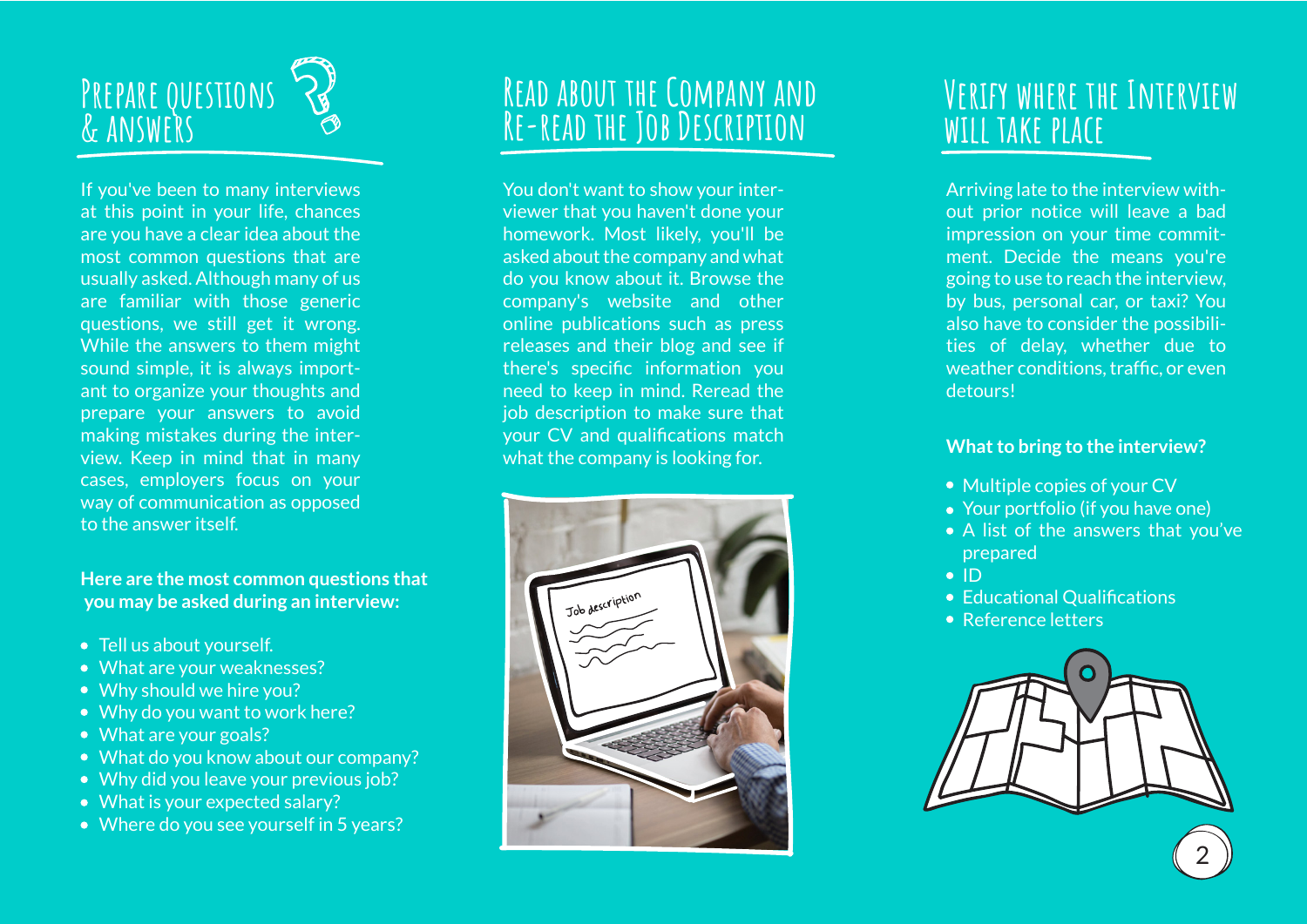# **It all starts with the greeting**

From the way you smile to the way you shake hands and make eye contact; the way you greet the receptionist is also important to give a great impression about you. Say good morning or good bye to each employee at the company as you walk by them.

### **Proper closure in interviews**

The final impression you make by the end of the interview is lasting. Think carefully about how to end the interview. Get closure by asking "What will the next stage be in the process?" and "When would I hear from you?"



## **Ask meaningful questions**

Why is it important to ask questions during interviews?

- Asking smart questions about the company and the field of work shows that you are qualified for the position.
- $\bullet$  It shows that you are well prepared for the position.
- $\bullet$  It helps you figure if the company's culture and environment is a good fit for you.

On the opposite side, putting together strong answers to the most common interview questions is important to enhancing your employability. It's also very important to be humble and honest in your answers as it shows the interviewer that you're real.

### **Body language**

7% *Dr. Albert Mehrabian's 7-38-55% Rule* **Elements of Personal Communication**

- 7% spoken words
- 38% voice, tone
- 55% body language



Your body language and facial expressions are very important in social settings, meetings, interviews, and everyday work life . Good eye contact, a confident handshake, these are two examples of how you can effectively employ positive body language to work in your favor.

*Check Akhtaboot's blog post about "Body Language Do's and Don'ts during Interviews" for more insight on this topic.*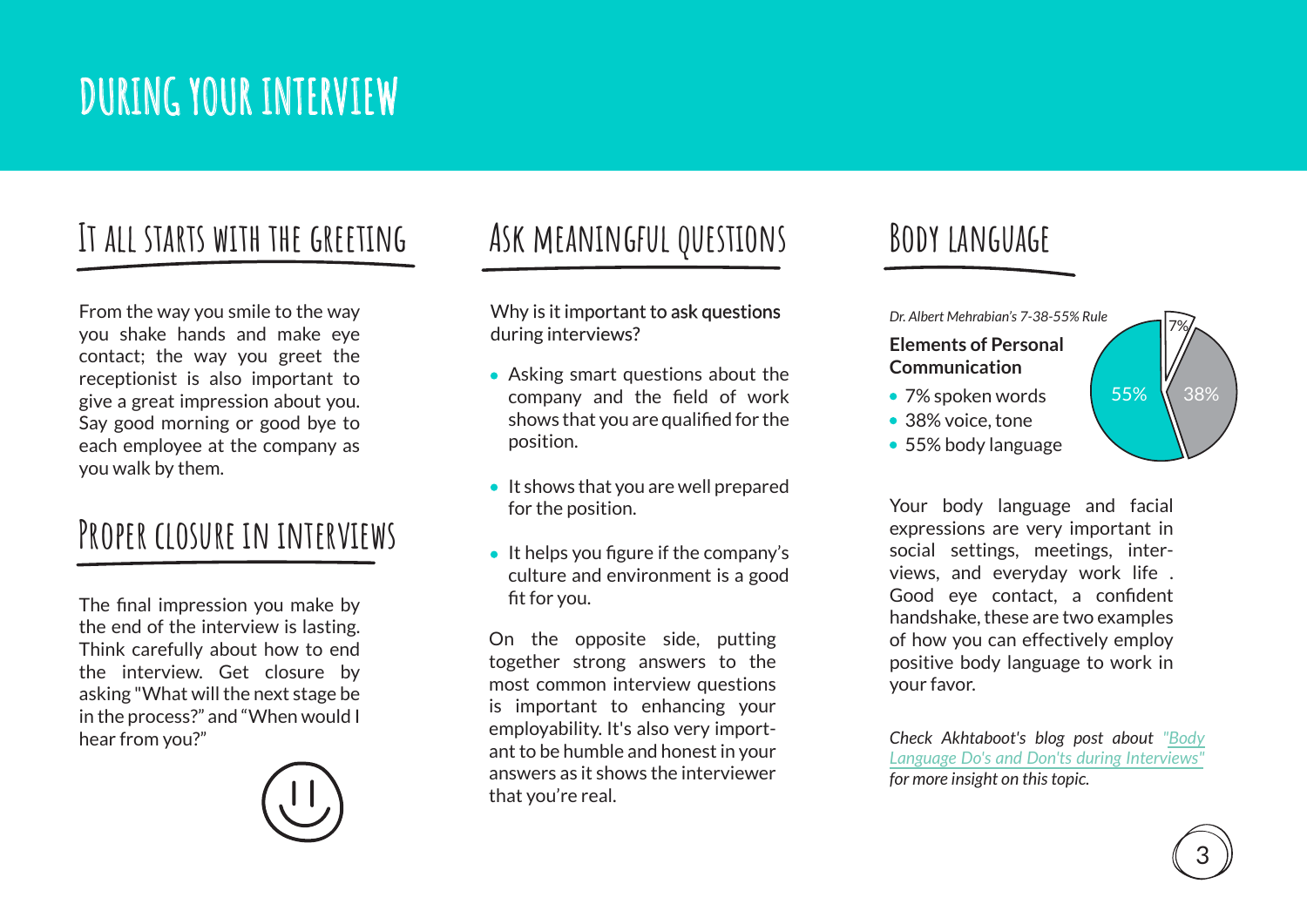# **AFTER YOUR INTERVIEW**

### **Write A Thank You Letter**

*"I can count on one hand the number of people who wrote me a thank you letter after the interview, and I gave almost all of them a job." - Kate Reardon*

When you leave the building, don't assume your interview is over. Sending an email to the hiring managers within 24 hours of the interview to thank them for the opportunity and re-confirm your interest in the position.

#### **Your checklist for a successful interview**

- Analyze the job description
- Research the company's past and present
- The 10 most common interview questions and how to answer
- What questions to ask after the interview is over
- Prepare your interview outfit
- Identify the company's location
- What to bring with you to the interview
- Basic interview etiquette
- Tactics to help you calm your nerves



Checkist

 $\frac{1}{2}$